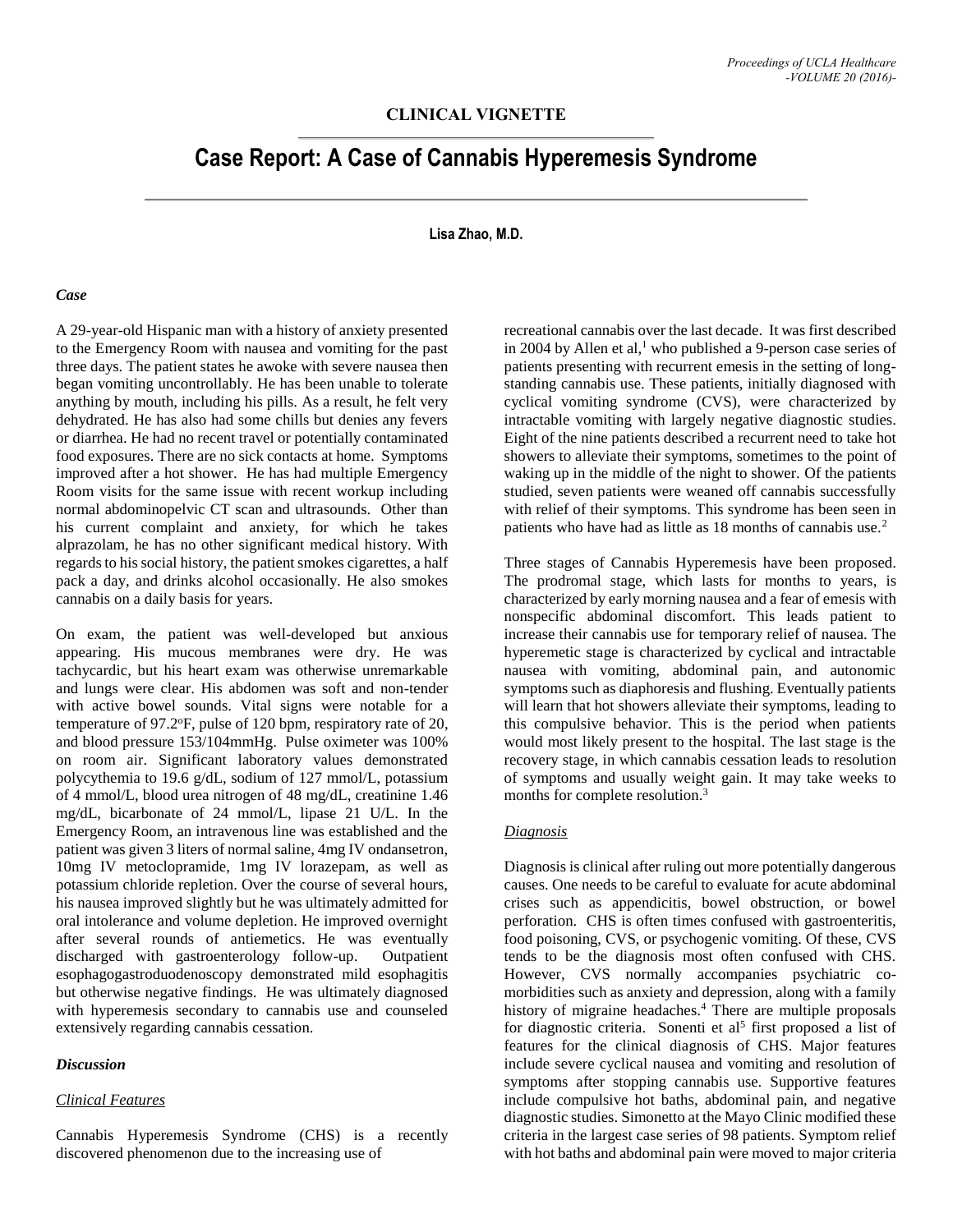along with the addition of weekly use of cannabis. Other supportive features included: age  $\lt 50$ , weight loss  $>5kg$ , morning predominance of symptoms, and normal bowel habits. Diagnosis must be made in the setting of long-term cannabis use, although a definitive duration was not mentioned. The authors did note that anyone with habitual use should be considered for this diagnosis even if using for less than a year.<sup>6</sup>

# *Pathophysiology*

The mechanism of CHS is not well understood. Particularly perplexing is how a drug that is often used to alleviate nausea can also cause vomiting to such a severe degree. Delta-9 tetrahydrocannabinol (THC) is the main active ingredient in the cannabis plant. The large volume of distribution of THC, which is lipophilic and tends to sequester in fat, contributes to its long half-life and thus potential toxicity.<sup>3</sup> THC binds to CB1 receptors that are found in the CNS and gut. Its action in the CNS is what is thought to lead to euphoria and appetite stimulation that is commonly seen in recreational cannabis use.<sup>3</sup> In both rat and human models, THC has been shown to slow gut motility.<sup>7</sup> The prevailing theory involves an "over-riding" of the CNS effects by gastrointestinal dysmotility, leading to nausea and vomiting.<sup>8</sup> However, in the Mayo Clinic case series, not all patients had delayed emptying present.<sup>5</sup> Another theory involves THC effects on the hypothalamic-pituitary-adrenal axis, increasing corticotropin secretion, and mediating autonomic instability effects.<sup>6</sup> Yet, another theory suggests that THC's inhibitory effects on serotonin receptors can lead to upregulation and paradoxical sensitivity.<sup>9</sup> Still, it is not clear that THC is the culprit for the paradoxical pro-emetic effects of cannabis since there are a myriad of different chemicals in the cannabis plant that could be implicated, such as cannabidiol and cannabigerol. More studies are needed regarding the pathogenesis and treatment of this disease. However, obstacles include lack of recognition, follow-up, and patient resistance to cannabis cessation.<sup>3</sup>

## *Treatment*

Treatment of CHS is mainly supportive. Fluid resuscitation may be necessary due to decreased oral intake. While IV antiemetics are typically used, they do not usually produce a longstanding effect.<sup>10</sup> Opioids can be used for abdominal pain in the short term but should be used with caution as they can potentiate nausea. Benzodiazepines have been proposed to assist with autonomic symptoms and anxiety associated with fear of vomiting but chronic use has the potential for addiction.<sup>8,10</sup> The most effective method of temporary relief of vomiting and abdominal symptoms are hot showers. This is usually temperature dependent, sometimes to the point of scalding.<sup>1</sup> The mechanism is thought to involve CB1 receptors' proximity to the hypothalamic centers of thermoregulation. Cannabis has been shown to cause hypothermia, possibly explaining the need for hot showers.<sup>1,6</sup> Still, others have suggested that increasing peripheral temperatures by hot bathing can shunt blood away from the splanchnic circulation thereby causing a "cutaneous steal syndrome" and thus relief of symptoms.<sup>11</sup> Some have suggested that capsaicin cream, which mimics the effects of hot water, could potentially alleviate symptoms.<sup>12</sup>Regardless, relief from showers tend to be temporary at best, and therapy should

be aimed at patient education, cannabis cessation, and referral to addiction centers, if necessary.<sup>8</sup>

# *Conclusion*

With the push for legalization of cannabis and its widespread use, it has become increasingly important to recognize CHS as it can obviate the need for invasive diagnostic studies. Patients will often receive multiple rounds of imaging and endoscopies before a conclusion can be made. While it is important to consider dangerous diagnoses as in an acute abdomen, cannabis hyperemesis should be considered in a patient who presents with cyclical vomiting in the setting of chronic cannabinoid use.

## **REFERENCES**

- 1. **Allen JH, de Moore GM, Heddle R, Twartz JC**. Cannabinoid hyperemesis: cyclical hyperemesis in association with chronic cannabis abuse. *Gut*. 2004 Nov;53(11):1566-70. PubMed PMID: 15479672; PubMed Central PMCID: PMC1774264.
- 2. **Budhraja V, Narang T, Azeez S**. Cannabinoid Hyperemesis Syndrome: Cyclic vomiting, chronic cannabis use, and compulsive bathing. *Practical Gastroenterology*. 2008, page 79.
- 3. **Galli JA, Sawaya RA, Friedenberg FK**. Cannabinoid hyperemesis syndrome. *Curr Drug Abuse Rev*. 2011 Dec;4(4):241-9. Review. PubMed PMID: 22150623; PubMed Central PMCID: PMC3576702.
- 4. **Wallace EA, Andrews SE, Garmany CL, Jelley MJ**. Cannabinoid hyperemesis syndrome: literature review and proposed diagnosis and treatment algorithm. *South Med J*. 2011 Sep;104(9):659-64. doi: 10.1097/SMJ.0b013e3182297d57. Review. PubMed PMID: 21886087.
- 5. **Sontineni SP, Chaudhary S, Sontineni V, Lanspa SJ**. Cannabinoid hyperemesis syndrome: clinical diagnosis of an underrecognised manifestation of chronic cannabis abuse. *World J Gastroenterol*. 2009 Mar 14;15(10):1264- 6. PubMed PMID: 19291829; PubMed Central PMCID: PMC2658859.
- 6. **Simonetto DA, Oxentenko AS, Herman ML, Szostek JH**. Cannabinoid hyperemesis: a case series of 98 patients. *Mayo Clin Proc*. 2012 Feb;87(2):114-9. doi: 10.1016/j.mayocp.2011.10.005. PubMed PMID: 22305024; PubMed Central PMCID:PMC3538402.
- 7. **McCallum RW, Soykan I, Sridhar KR, Ricci DA, Lange RC, Plankey MW**. Delta-9-tetrahydrocannabinol delays the gastric emptying of solid food in humans: a double-blind, randomized study. *Aliment Pharmacol Ther*. 1999 Jan;13(1):77-80. PubMed PMID: 9892882.
- 8. **Bajgoric S, Samra K, Chandrapalan S, Gautam N**. Cannabinoid hyperemesis syndrome: a guide for the practising clinician. *BMJ Case Rep*. 2015 Dec 23;2015. pii: bcr2015210246. doi: 10.1136/bcr-2015-210246. PubMed PMID: 26698198.
- 9. **Iacopetti CL, Packer CD**. Cannabinoid hyperemesis syndrome: a case report and review of pathophysiology. *Clin Med Res*. 2014 Sep;12(1-2):65-7. doi:10.3121/cmr.2013.1179. Epub 2014 Mar 25. PubMed PMID: 24667219; PubMed Central PMCID: PMC4453416.